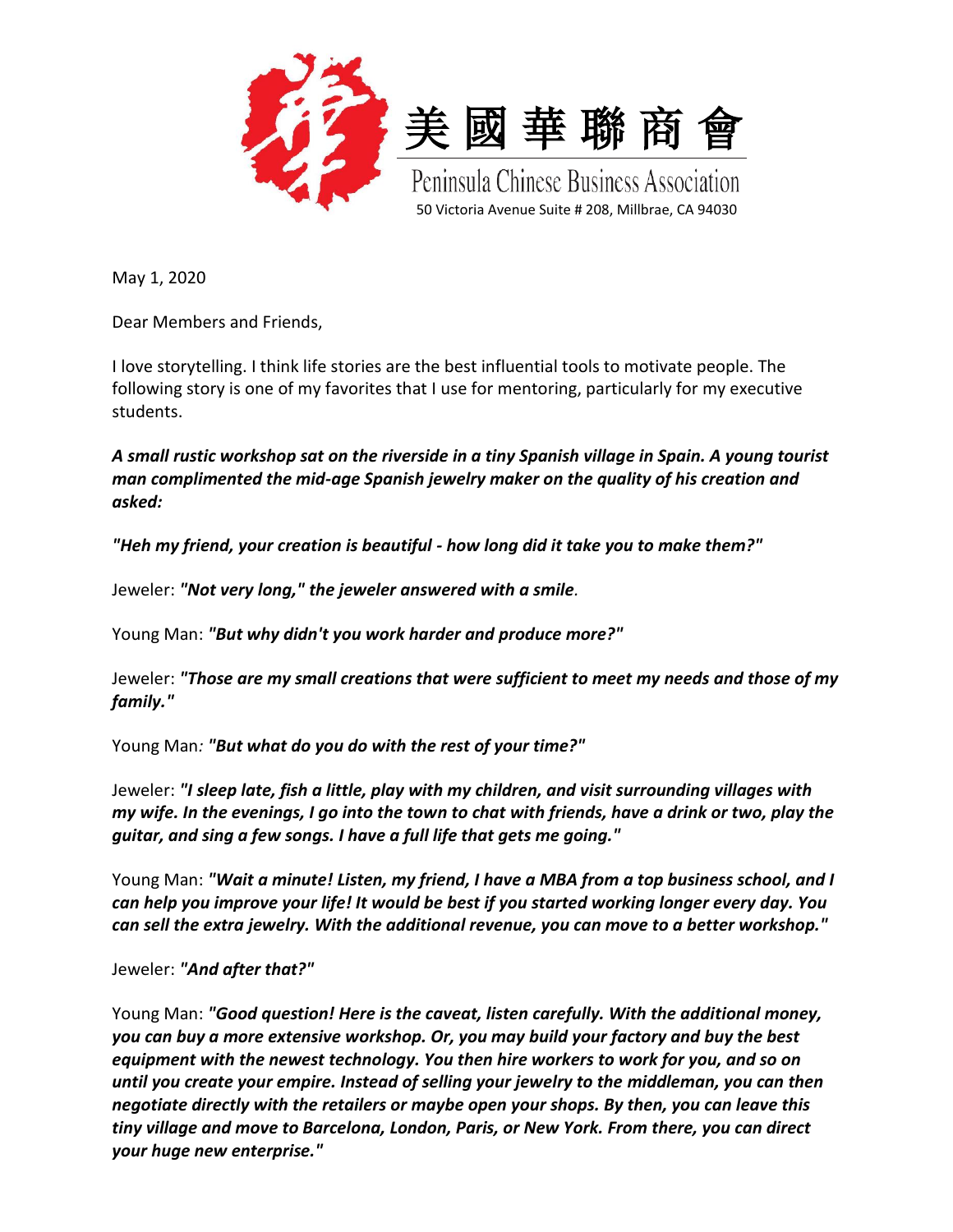Jeweler: *"How long would that take?"*

Young Man: *"Well! If you are smart enough like me, maybe twenty years."*

Jeweler: *"And after that?"*

Young Man: *"Afterwards? Well, my friend, that's when it gets fascinating. When you get big, you can start trading your stock in Dow Jones and make millions or billions, like the worldfamous jewelers Tiffany and Mikimoto."*

Jeweler: *"Billions? Really? And after that?"*

Young Man: *"Hah! After that, you will be able to retire. Live in a tiny village near the coast, sleep late, play with your grandchildren, catch a few fish, walking hand-in-hand with your wife in the surrounding villages. Spend your evenings drinking and enjoying life with your friends."*

There is a lyric from a song in the movie "The Lion King" that goes, "In the circle of life, it's the wheel of fortune." There is no guarantee to win a prize. The moral is: Know where you're going in life. You may find that you are already there.

Enjoy what you have today.

Warmest regards,

Johnny Darosa

Johnny DaRosa President [johnnydarosa@post.harvard.edu](mailto:johnnydarosa@post.harvard.edu)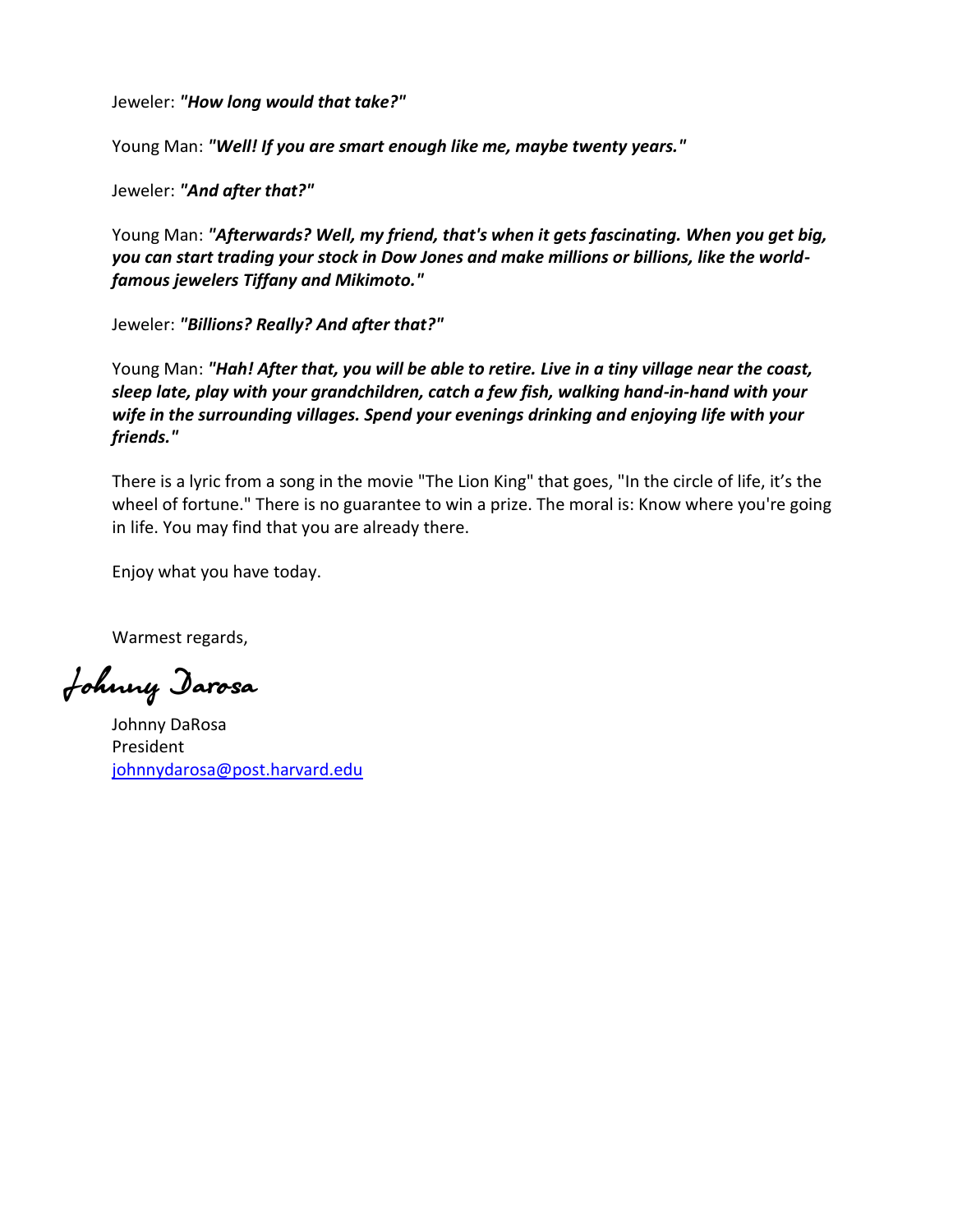



Peninsula Chinese Business Association 50 Victoria Avenue Suite # 208, Millbrae, CA 94030

致 : 美國華聯商會會員及朋友們,

 我喜歡說故事,更認為一些生活化的故事,令人們對生命的意義將有更深的領悟,亦有啓發及 激勵的作用。我經常面對一群任職管理層的學生,頗富挑戰性。以下不單是我一則最喜歡的故事 ,亦是我作為引導學生的教材。

 一位年輕遊客到西班牙遊覽,來到一條小村莊,發現靠近河邊有一間古色古香的珠寶工作坊, 珠寶款式非常別緻。年輕人對這位中年西班牙珠寶工匠讚不絕口,然後問:

「嘿,朋友,你的珠寶款式很不錯,製作花時嗎?」

珠寶工匠微笑道:「沒花太多時間。」

年輕人好奇問:「那你怎不勤力點,多造些珠寶出售?」

珠寶工匠輕鬆回答:「這都是我的小創作,收入已足夠一家人生活。」

年輕人有點疑惑:「那你每日閒來,怎打發時間?」

珠寶工匠悠然自得:「我睡到日上三竿,逗逗孩子、釣釣魚,也喜歡和太太遊遊附近的村莊。到 晚上,我到城裡和朋友聊天、喝兩杯。如有興致,更會自彈自唱。生活很充實。」

年輕人不能理解:「朋友,我沒聽錯吧!不過不打緊,你今天走運遇上我。我擁有頂尖名校的工 商管理碩士學位,絕對可以幫助你改變命運。首先,你應製作更多珠寶出售,賺更多錢,然後買 一間設備較好的工作坊。」

珠寶工匠洗耳恭聽 :「之後呢?」

年輕人眉飛色舞:「好問題。我已為你度身訂造全盤計劃,請你認真聆聽我建議的每一步;當你 有更多資金,你可以考慮興建一座設備完善的高科技廠房,聘請更多員工為你效勞。當企業發展 順利,持續擴展,你應該與零售商直接談生意,無需經中間人。或者乾脆開設零售店,這些策略